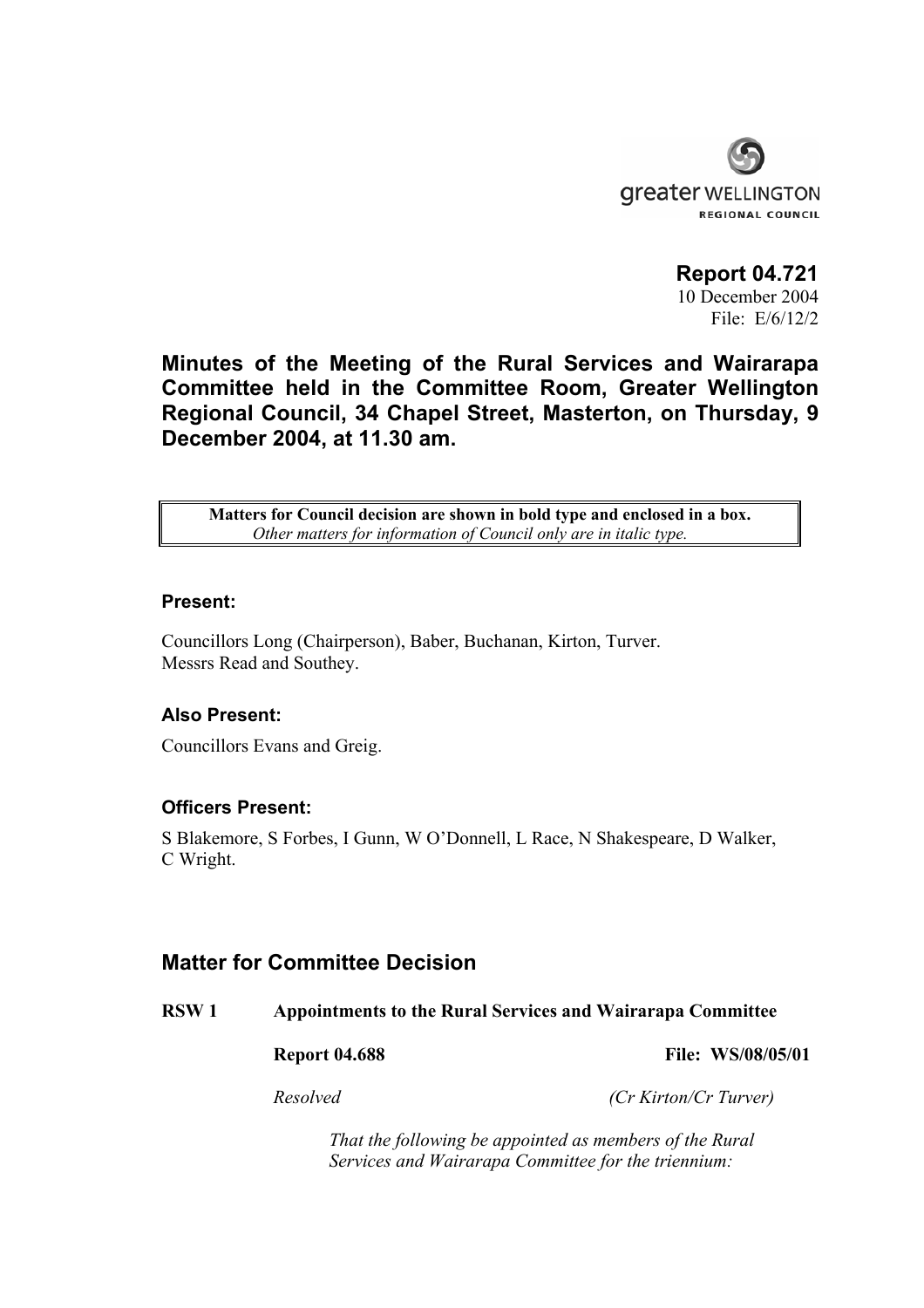*John Dalziell Ron Southey Euan McQueen John Read* 

# **Procedural Items**

### **RSW 2 Apologies**

*Resolved (Cr Kirton/Cr Buchanan)* 

 *That the apologies from Messrs Dalziell and McQueen be confirmed.* 

#### **RSW 3 Public Participation**

Mr Dan Riddiford had previously advised that he wished to address the Committee on two issues and at his request members had been provided with copies of submissions prior to the meeting.

Firstly, Mr Riddiford requested that the Committee support the establishment of aquaculture management areas for both the Te Awaiti Station and Owahanga Station.

It was noted that this was a matter for the Environment Committee but had also been brought to the attention of the Rural Services and Wairarapa Committee.

Secondly, Mr Riddiford requested that the Committee support the postponement of rates for properties where coastal landowners wished to conserve the natural character of the coast and there was no intention to subdivide their land.

Members noted that this was an issue for the South Wairarapa District Council.

Mr Joe Taylor raised the following issues –

(1) Concerning 5.1 of the Divisional Manager's Report:

 Mr Taylor considered that there was a need to prioritise certain areas for protection into the proposed Combined District Plan and queried whether these would be additional or subsequent to those areas already mentioned in the Department of Conservation report.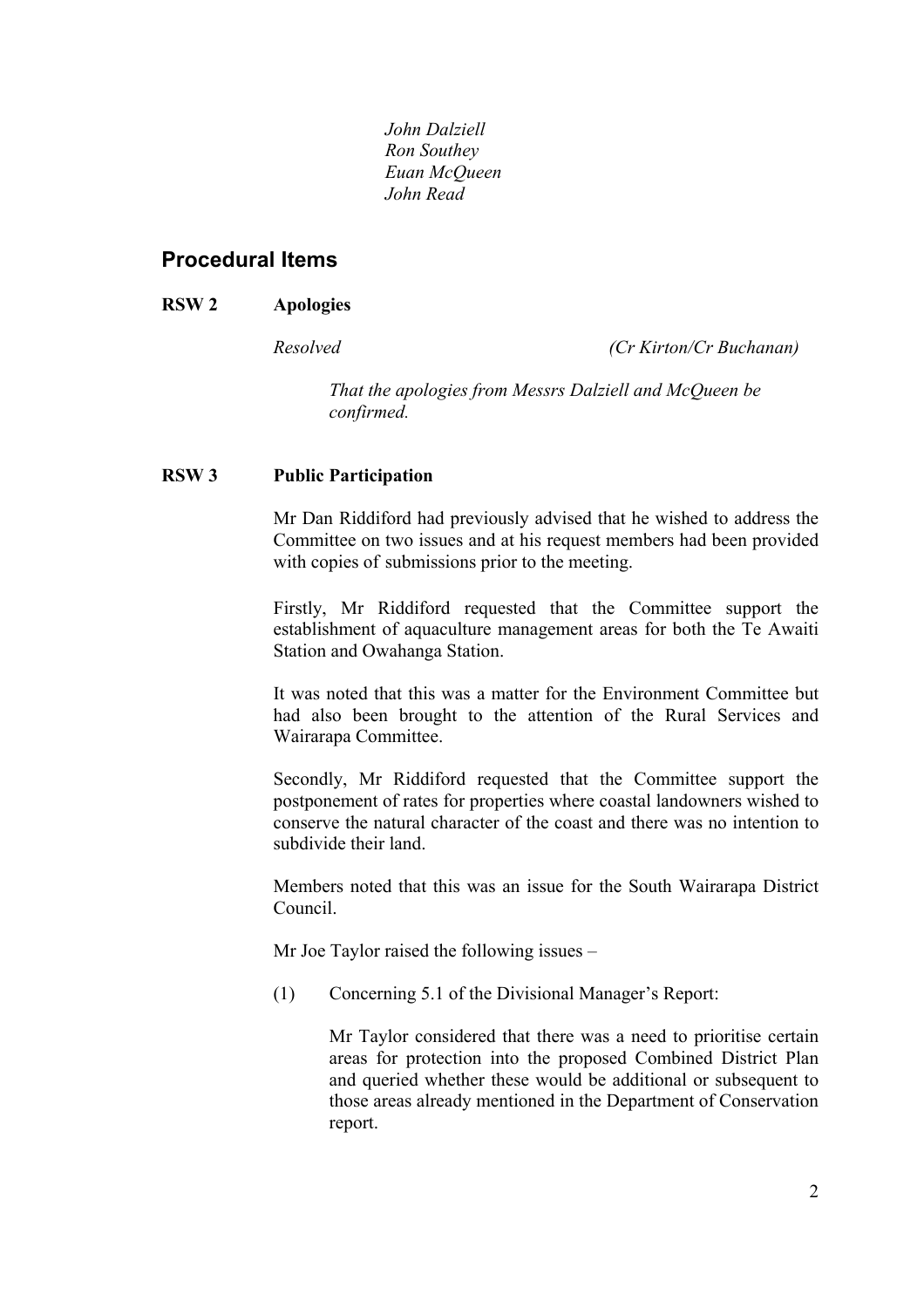Mr O'Donnell stated that the priority process is similar to the Department of Conservation system and duplication should be minimal. By undertaking ground-truthing surveys Greater Wellington's priority process would be accurate.

 It was noted that the draft District Plan was expected to be released shortly where there would be opportunity to make submissions.

(2) Concerning 3.2 of Report 04.677:

 Mr Taylor considered that there was a major problem with some regional councils regarding a whole property as a contaminated site when a disused sheep dip had been located on the property. Mr Taylor hoped that this would not be the case in the Greater Wellington region. Federated Farmers believed that all that was required at this stage was for the site to be fenced off.

(3) Concerning No.4 of Report 04.681:

 Mr Taylor indicated that there was a conflict between the national regulations and the Farm Environment Awards pamphlet concerning high temperature burning and he agreed with the pamphlet.

 As this was not a regional council issue it was suggested that Mr Taylor write to the Ministry for the Environment.

## **Matter for Recommendation to Council**

**RSW 4 Flood Damage – Wairarapa – October 2004** 

 **Report 04.683 File: WO/02/50/04** 

*Resolved to Recommend (Cr Turver/Mr Southey)* 

- *(1) That Council approve the flood damage repair works in the Wairarapa following the October 2004 flood events, as per the schedules, noting that the total expenditure is estimated at \$609,500 requiring a withdrawal of \$304,750 from the Council's Flood Contingency Fund.*
- *(2) That approval be obtained from the Waingawa, Waipoua and Te Ore Ore – Upper Ruamahanga River Scheme Advisory Committees before commencing flood damage repairs works in those schemes.*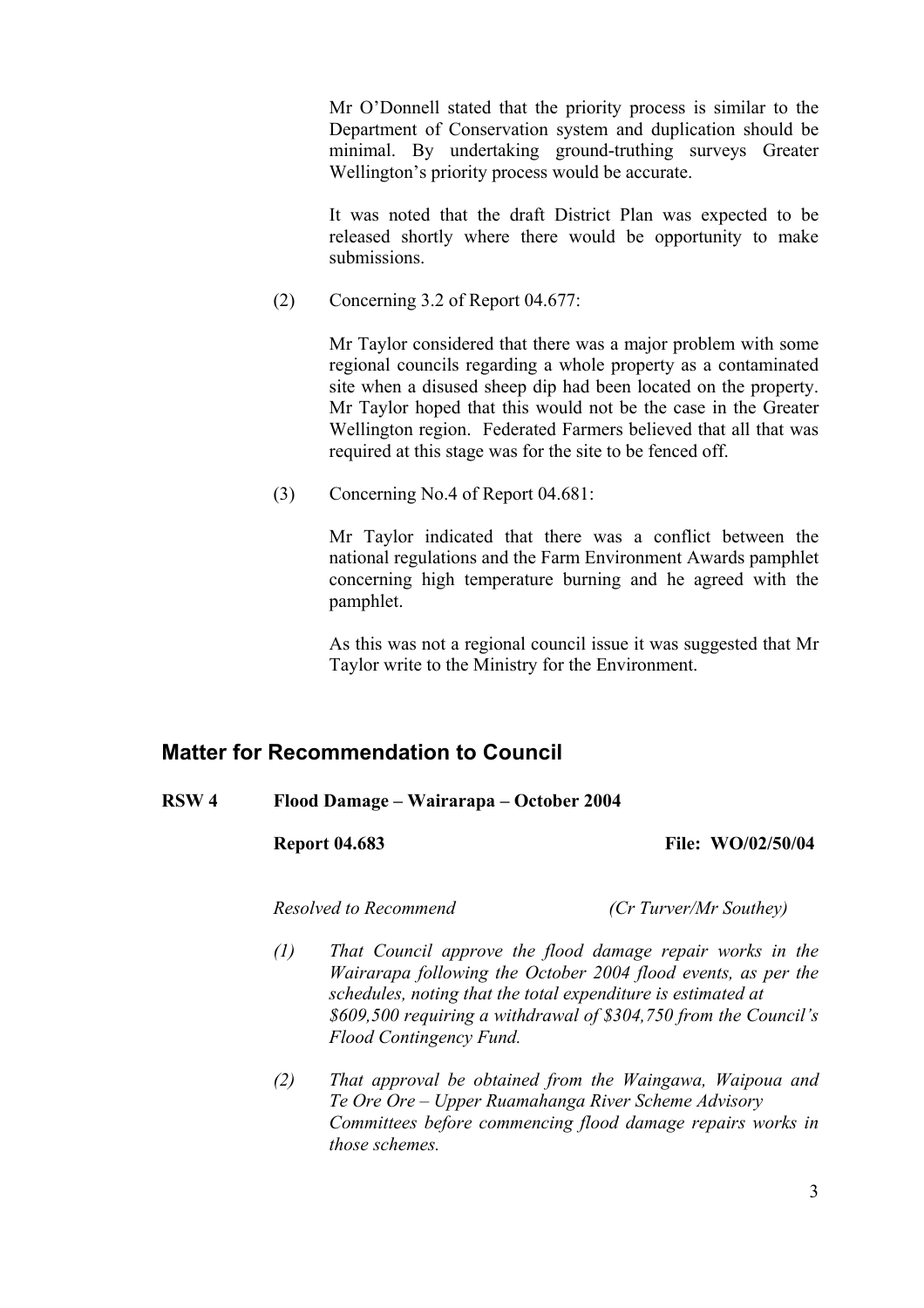# **Matters for Committee Decision**

# **RSW 5 Regional Pest Management Strategy – Operational Report 2003/04 Report 04.678 File: WB/01/11/01** *Resolved (Cr Kirton/Mr Southey)*  *(1) That the Committee, as the delegated Management Agency, approve the Annul Report on the implementation of the 2004/2004 Operational Plan for the Regional Pest Management Strategy 2002-2022. (2) That a copy of the Report be forwarded to the relevant Ministers. (3) That the Report be made available for public inspection.*  **RSW 6 Committee Appointments to Other Organisations Report 04.691** File: WS/08/05/01 *Resolved (Mr Southey/Mr Read) That the Committee approved the following appointments: (1) Joint Wairarapa Planning Committee - Councillor Buchanan (2) Wellington Regional Animal Health Advisory Committee - Councillor Long. (3) Wairarapa Irrigation Study Steering Committee - Councillors Long and Buchanan. (4) Wairarapa River and Catchment Scheme Advisory Committees - Councillors Long and Buchanan, with other members of the Rural Services and Wairarapa Committee welcome to attend meetings if they wish.*

 **RSW 7 Delegation of Resource Management Act 1991 – Functions to Hearing Commissioner** 

| <b>Report 04.706</b> | <b>File: WAR/04/0089</b> |
|----------------------|--------------------------|
| Resolved             | (Cr Long/Mr Southey)     |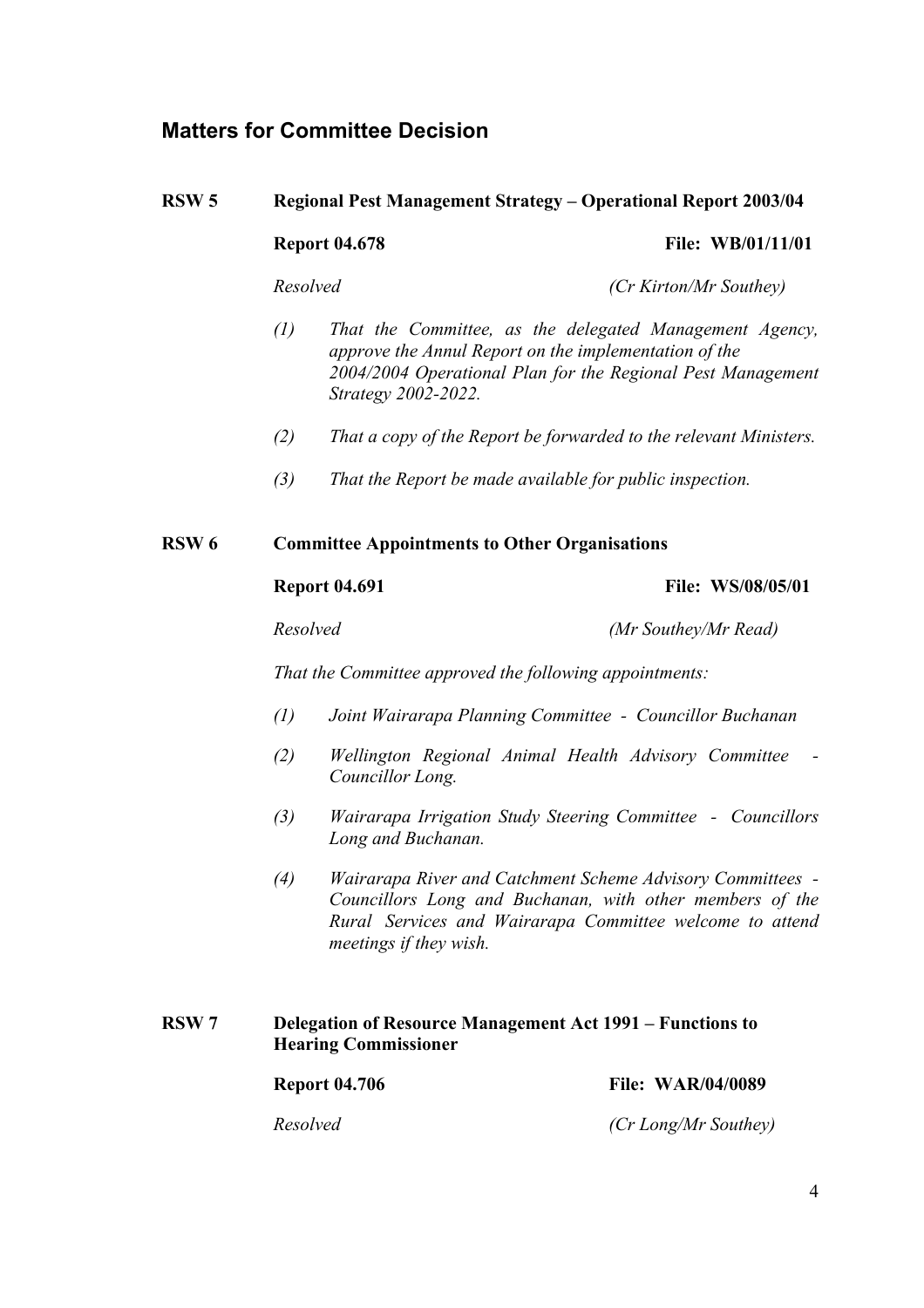*That Report 04.706 be considered as an item of late business at today's Committee meeting as the business to be discussed cannot be deferred until the next meeting.* 

 *Resolved (Cr Baber/Cr Turver)* 

 *That pursuant to section 34A of the Resource Management Act 1991, the Rural Services and Wairarapa Committee appoints* 

• *Michael J Hilton* 

 *to jointly hear and consider with the appointed Hearings Committee, the resource consent application WAR 040089 received by the Wellington Regional Council from Masterton District Council, the submissions on the application, and make a recommendation on the resource consent application, and to rule on all incidental and related matters including but not limited to those under sections 42A, 102, 104, and 117-119 of that Act, at a hearing date yet to be confirmed.* 

Cr Greig arrived at 12.15 pm.

## **Matters Reported for Information**

| <b>RSW 8</b>     | <b>Divisional Manager's Report</b>                  |                                                                |  |
|------------------|-----------------------------------------------------|----------------------------------------------------------------|--|
|                  | <b>Report 04.679</b>                                | <b>File: WS/08/05/01</b>                                       |  |
|                  | Resolved                                            | (Cr Kirton/Cr Baber)                                           |  |
|                  | That the report be received and its contents noted. |                                                                |  |
| RSW <sub>9</sub> |                                                     | <b>Financial Report for the Four Months to 31 October 2004</b> |  |
|                  | <b>Report 04.660</b>                                | File: WS/08/05/01                                              |  |
|                  | Resolved                                            | (Cr Kirton/Mr Southey)                                         |  |
|                  | That the report be received and the contents noted. |                                                                |  |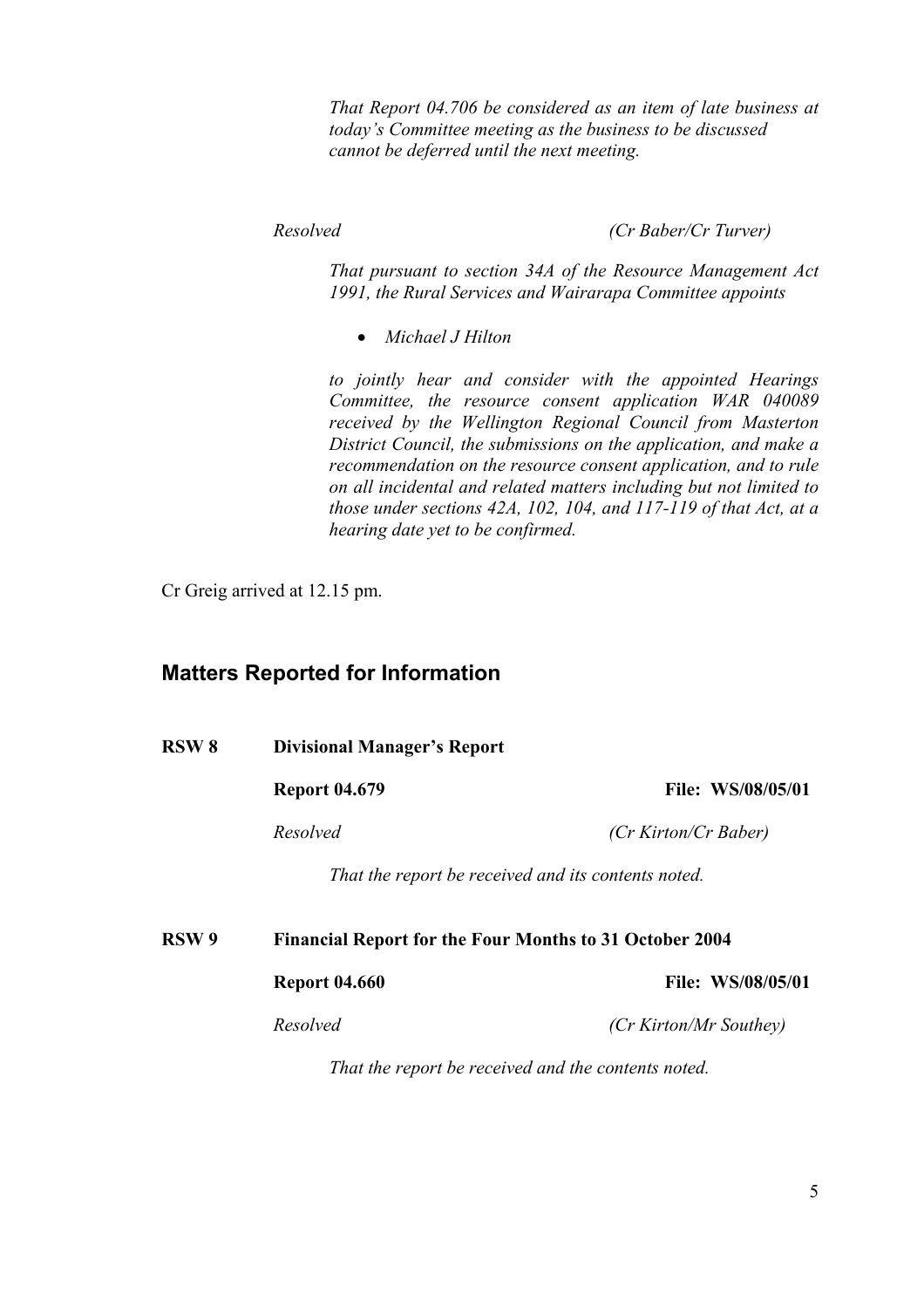#### **RSW 10 Launch of Biosecurity New Zealand**

 **Report 04.682 File: WB/01/11/04** 

*Resolved (Mr Southey/Cr Buchanan)* 

 *That the report be received and the information noted.* 

# **RSW 11 Pesticides Residues in Rural Areas**

 **Report 04.677 File: WP/02/09/0-1** 

*Resolved (Cr Turver/Cr Baber)* 

 *That the Committee notes the contents of this report.* 

 **RSW 12 National Environmental Standard for Air Quality** 

#### **Report 04.681** File: WP/02/12/01

*Resolved (Cr Turver/Cr Kirton)* 

 *That the Committee receives and notes the contents of the report.* 

#### **RSW 13 Growing for Good – Report by the Parliamentary Commissioner for the Environment**

**Report 04.680** File: WP/02/14/02

Rachel Hornsby, Section Leader, Policy & Planning, was present for the discussion on this item.

*Resolved (Cr Buchanan/Mr Southey)*

 *That the Committee receives and notes the summary of the report.* 

# **RSW 14 Regional Council Input into District Planning Report 04.672** File: WP/02/14/02

 *That the information be received.* 

*Resolved (Mr Southey/Cr Turver)*